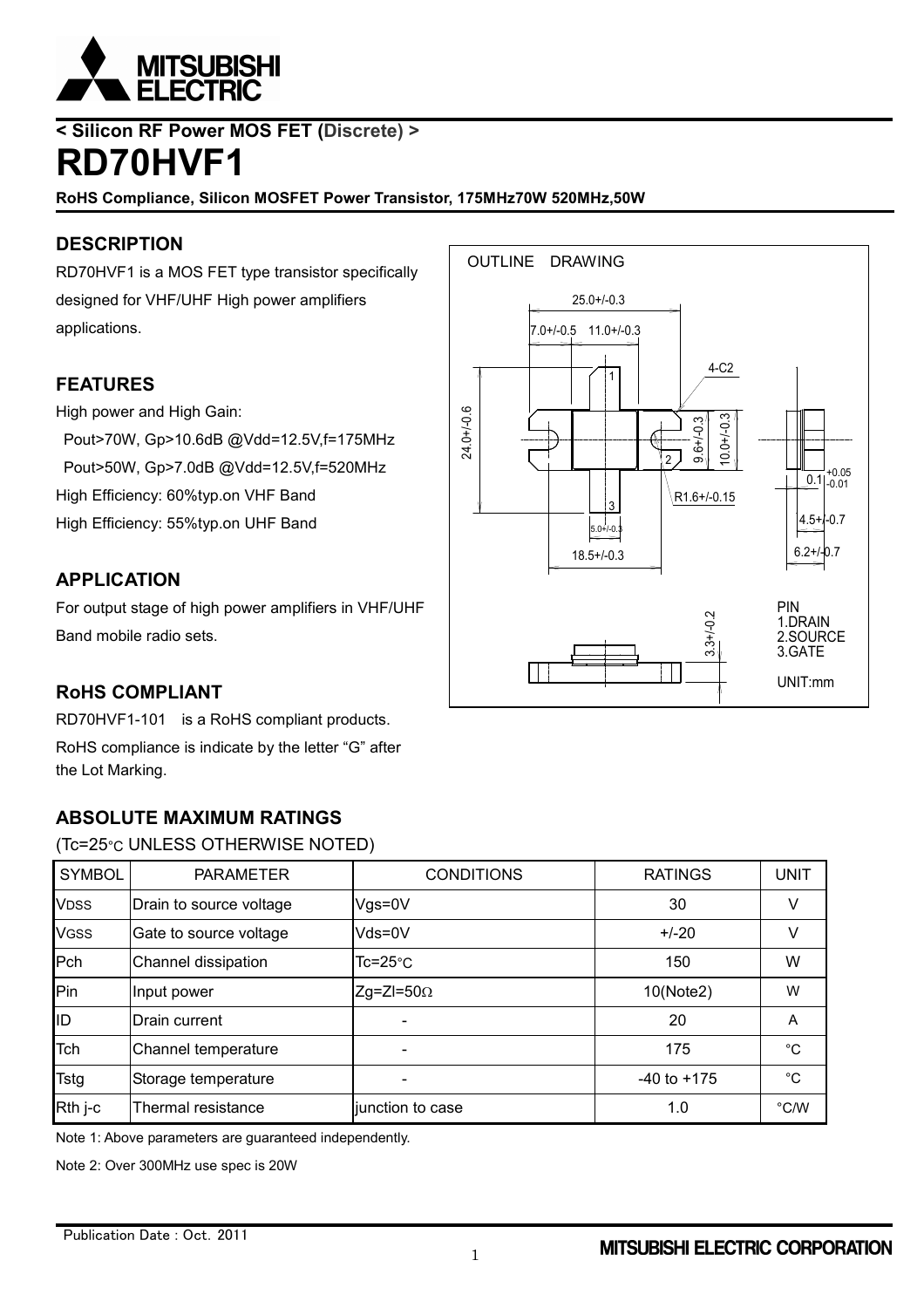**RoHS Compliance, Silicon MOSFET Power Transistor, 175MHz70W 520MHz,50W**

## **ELECTRICAL CHARACTERISTICS** (Tc=25°C , UNLESS OTHERWISE NOTED)

| <b>SYMBOL</b> | <b>PARAMETER</b>               | <b>CONDITIONS</b>                          | <b>LIMITS</b>            |            |      | <b>UNIT</b> |
|---------------|--------------------------------|--------------------------------------------|--------------------------|------------|------|-------------|
|               |                                |                                            | <b>MIN</b>               | <b>TYP</b> | MAX. |             |
| <b>IDSS</b>   | Zerogate voltage drain current | V <sub>DS</sub> =17V, V <sub>GS</sub> =0V  |                          |            | 300  | uA          |
| <b>IGSS</b>   | Gate to source leak current    | VGS=10V, VDS=0V                            |                          |            | 5    | uA          |
| <b>VTH</b>    | Gate threshold voltage         | V <sub>DS</sub> =12V, I <sub>DS</sub> =1mA | 1.3                      | 1.8        | 2.3  | V           |
| Pout          | Output power                   | f=175MHz, VDD=12.5V                        | 75<br>70                 |            | W    |             |
| $\eta$ D      | Drain efficiency               | $Pin=6W$ , $Idq=2.0A$                      | 55                       | 60         |      | %           |
| Pout          | Output power                   | f=520MHz, VDD=12.5V                        | 50                       | 55         |      | W           |
| $\eta$ D      | Drain efficiency               | Pin=10W, Idq=2.0A                          | 50                       | 55         |      | %           |
|               | Load VSWR tolerance            | V <sub>DD</sub> =15.2V,Po=70W(PinControl)  | No destroy<br>No destroy |            |      |             |
|               |                                | $f=175$ MHz, Idq=2.0A, Zg=50 $\Omega$      |                          |            |      |             |
|               |                                | LoadVSWR=20:1(All phase)                   |                          |            |      |             |
|               | Load VSWR tolerance            | V <sub>DD</sub> =15.2V,Po=50W(PinControl)  |                          |            |      |             |
|               |                                | f=520MHz,Idq=2.0A,Zg=50 $\Omega$           |                          |            |      |             |
|               |                                | Load VSWR=20:1(All phase)                  |                          |            |      |             |

Note : Above parameters , ratings , limits and conditions are subject to change.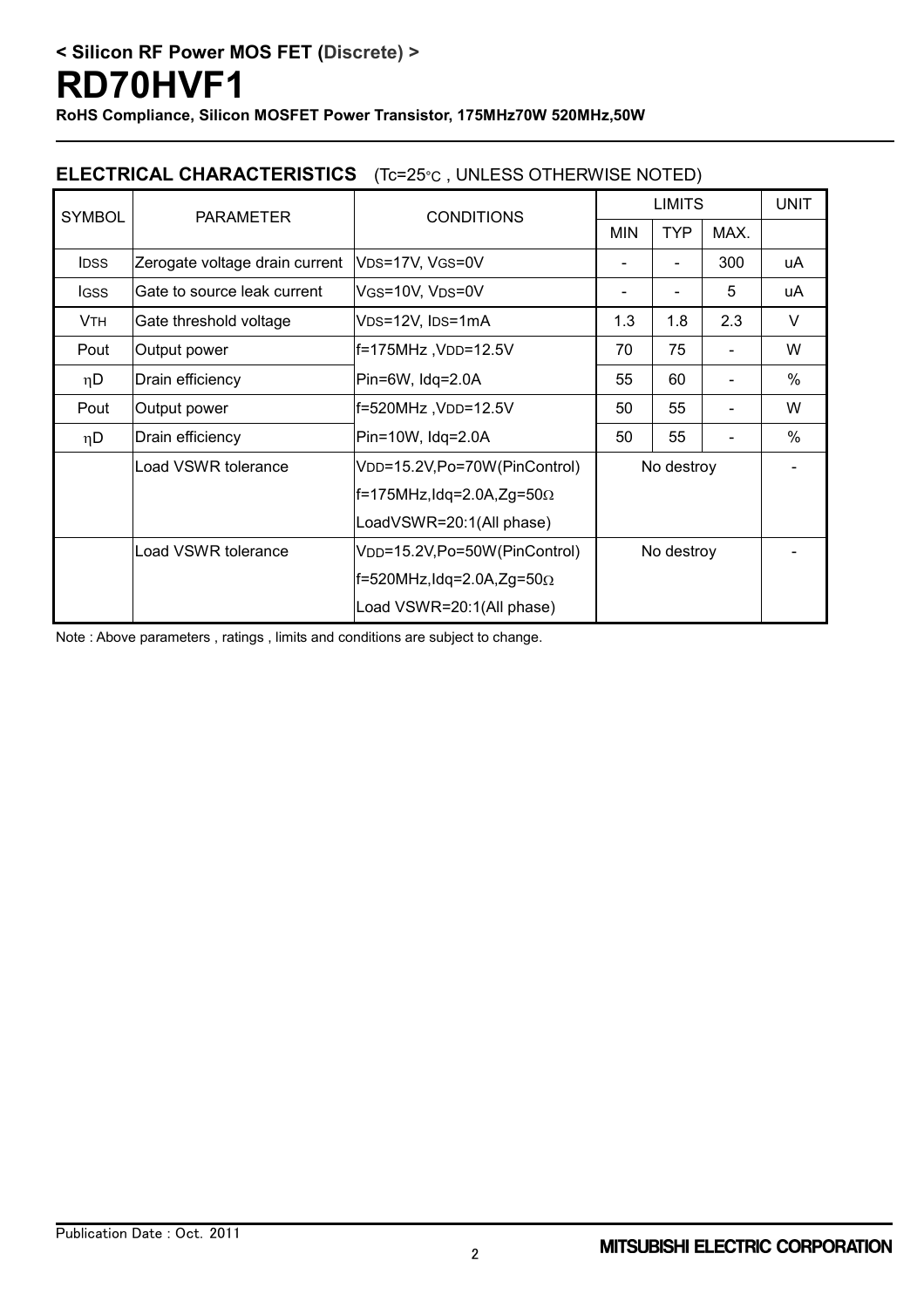## **TYPICAL CHARACTERISTICS**



**Vds-Ids CHARACTERISTICS**







**Vgs-Ids CHARACTERISTICS**



**Vds VS. Ciss CHARACTERISTICS**



**Vds VS. Crss CHARACTERISTICS**

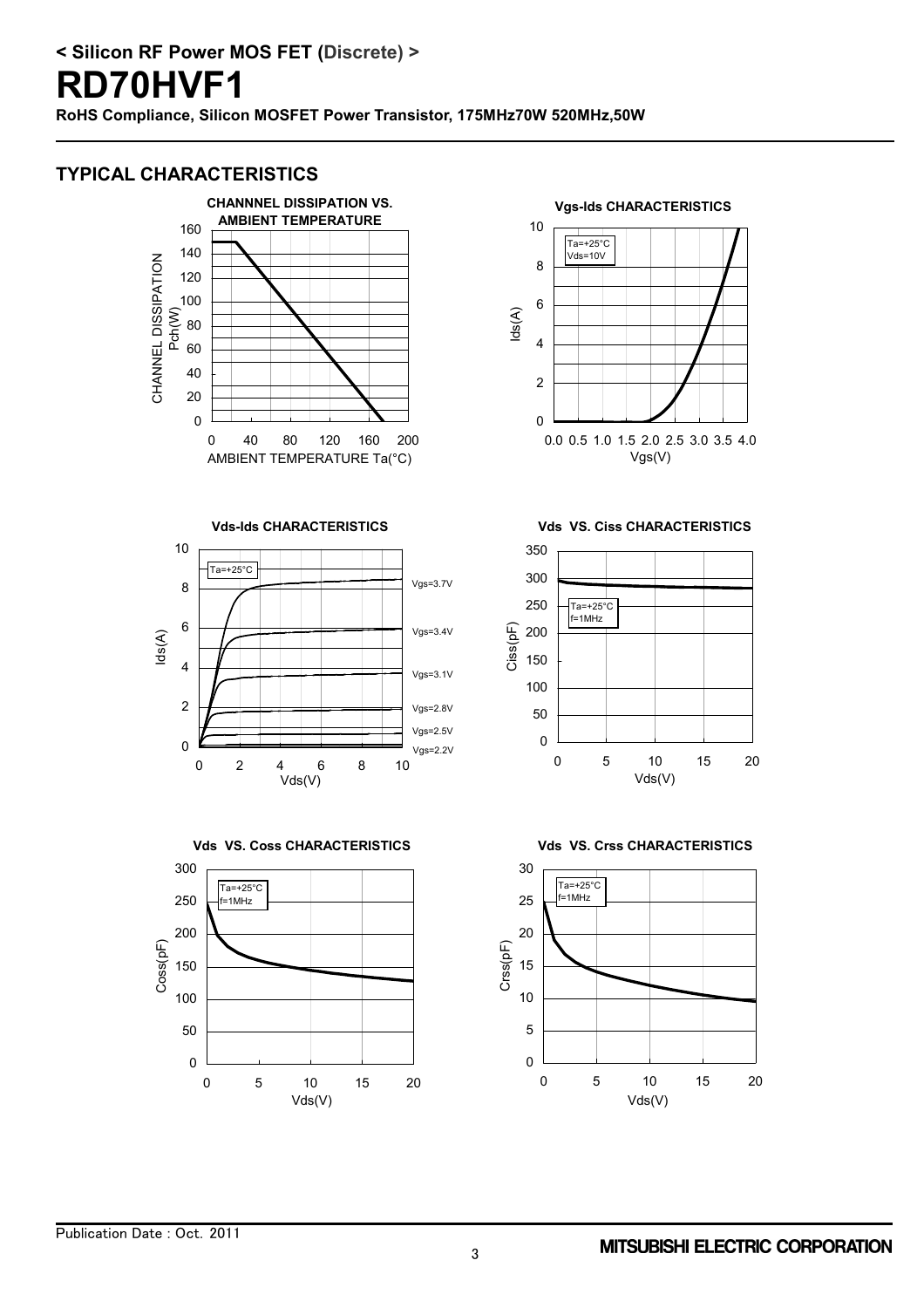## **TYPICAL CHARACTERISTICS**



**Pin-Po CHARACTERISTICS @f=520MHz**



**Vdd-Po CHARACTERISTICS @f=175MHz**



**Pin-Po CHARACTERISTICS @f=175MHz**



**Pin-Po CHARACTERISTICS @f=520MHz**



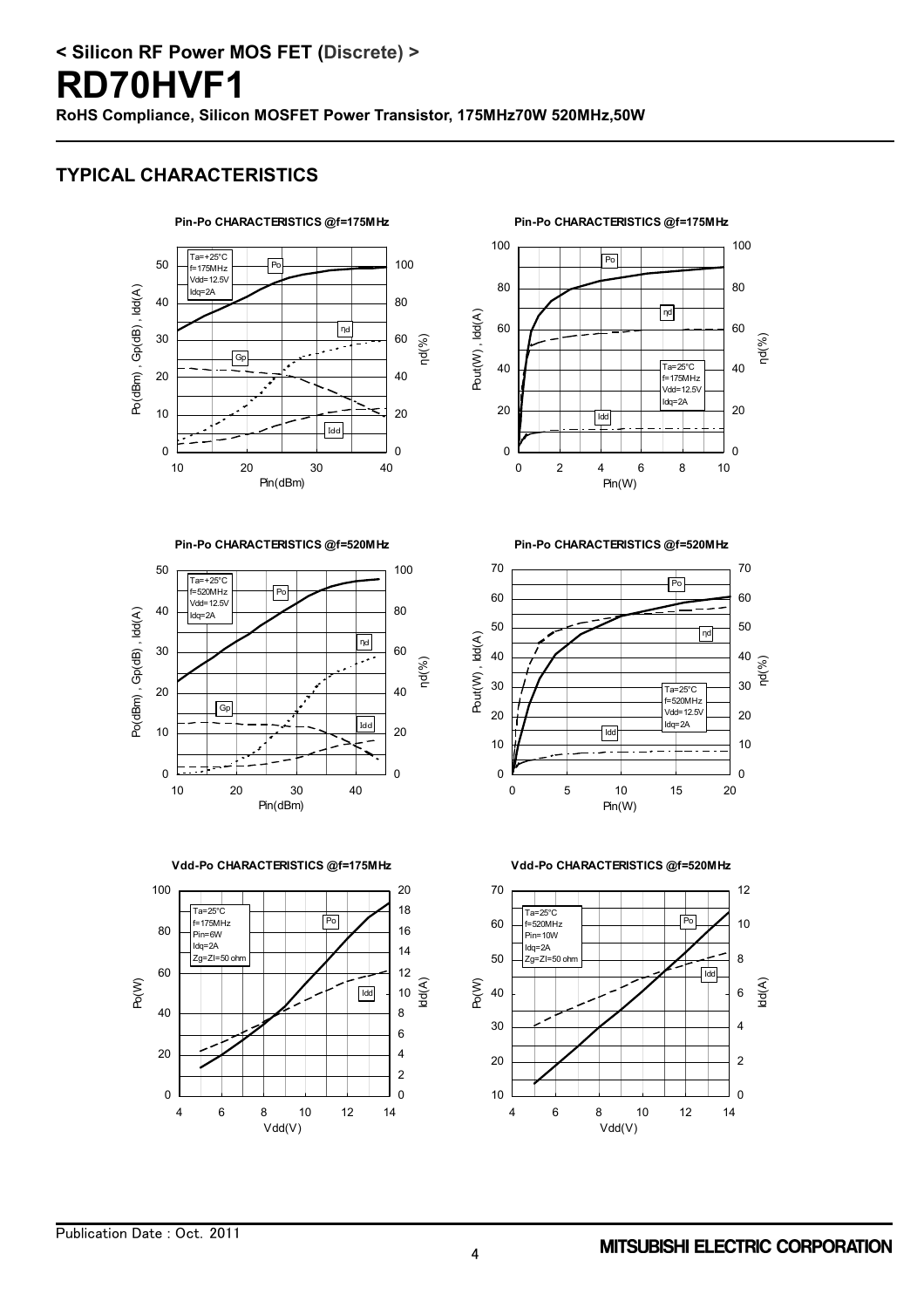## **TYPICAL CHARACTERISTICS**



#### **TEST CIRCUIT(f=175MHz)**



C3:2200pF,330uF in parallel

L2:4Turns,I.D6mm,D1.6mm P=2 silver plateted copper wire L1:5Turns,I.D6mm,D1.6mm P=1 silver plateted copper wire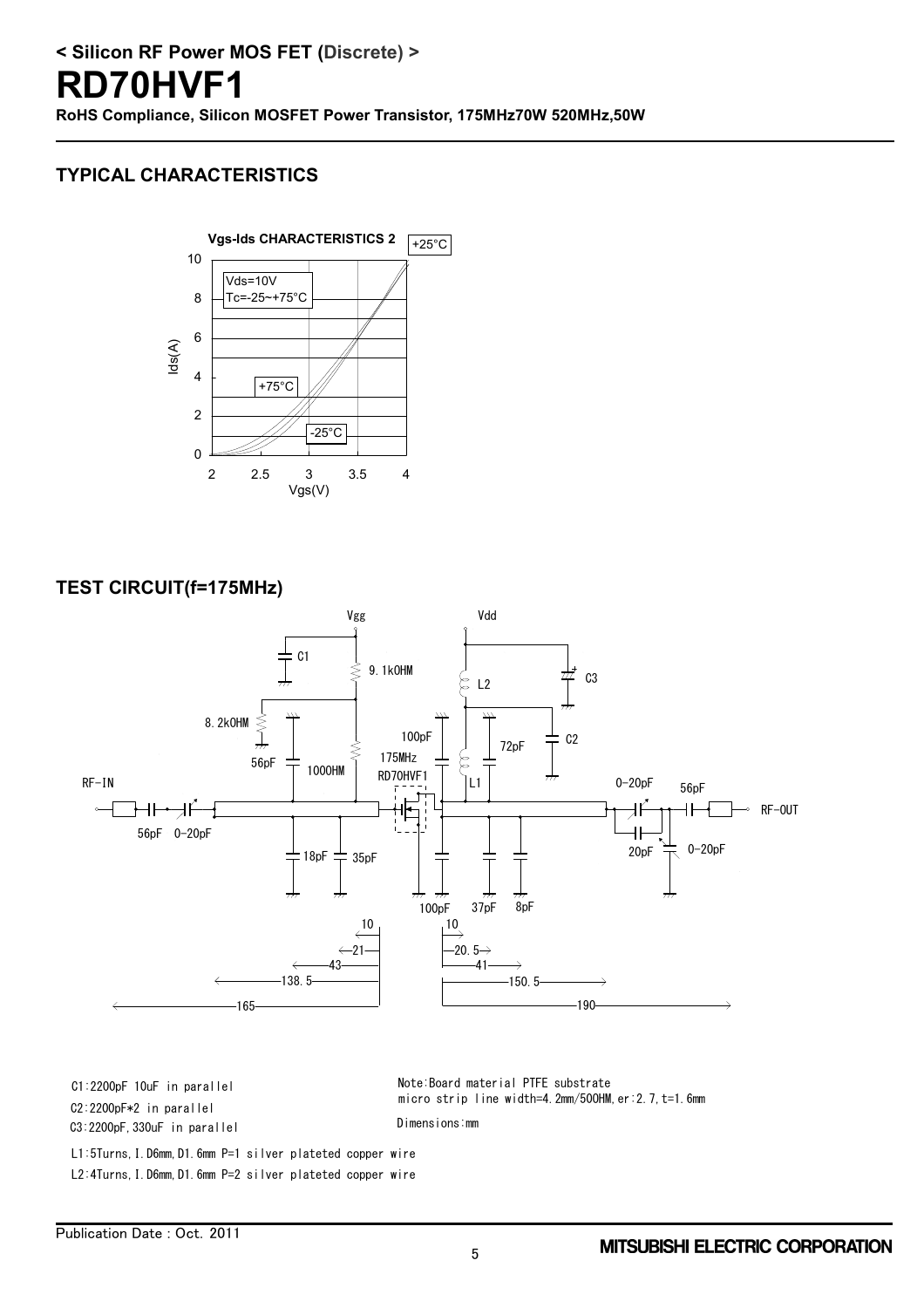**RoHS Compliance, Silicon MOSFET Power Transistor, 175MHz70W 520MHz,50W**

## **TEST CIRCUIT(f=520MHz)**



L3:4Turns,I.D6mm,D1.6mm P=1 silver plateted copper wire Note:Board material PTFE substrate C1:2200pF 10uF in parallel L1:4Turns,I.D6mm,D1.6mm P=1 silver plateted copper wire C2:2200pF\*2 in parallel C3:2200pF,330uF in parallel L2:2Turns,I.D6mm,D1.6mm P=2 silver plateted copper wire

micro strip line width=4.2mm/50OHM,er:2.7,t=1.6mm Dimensions:mm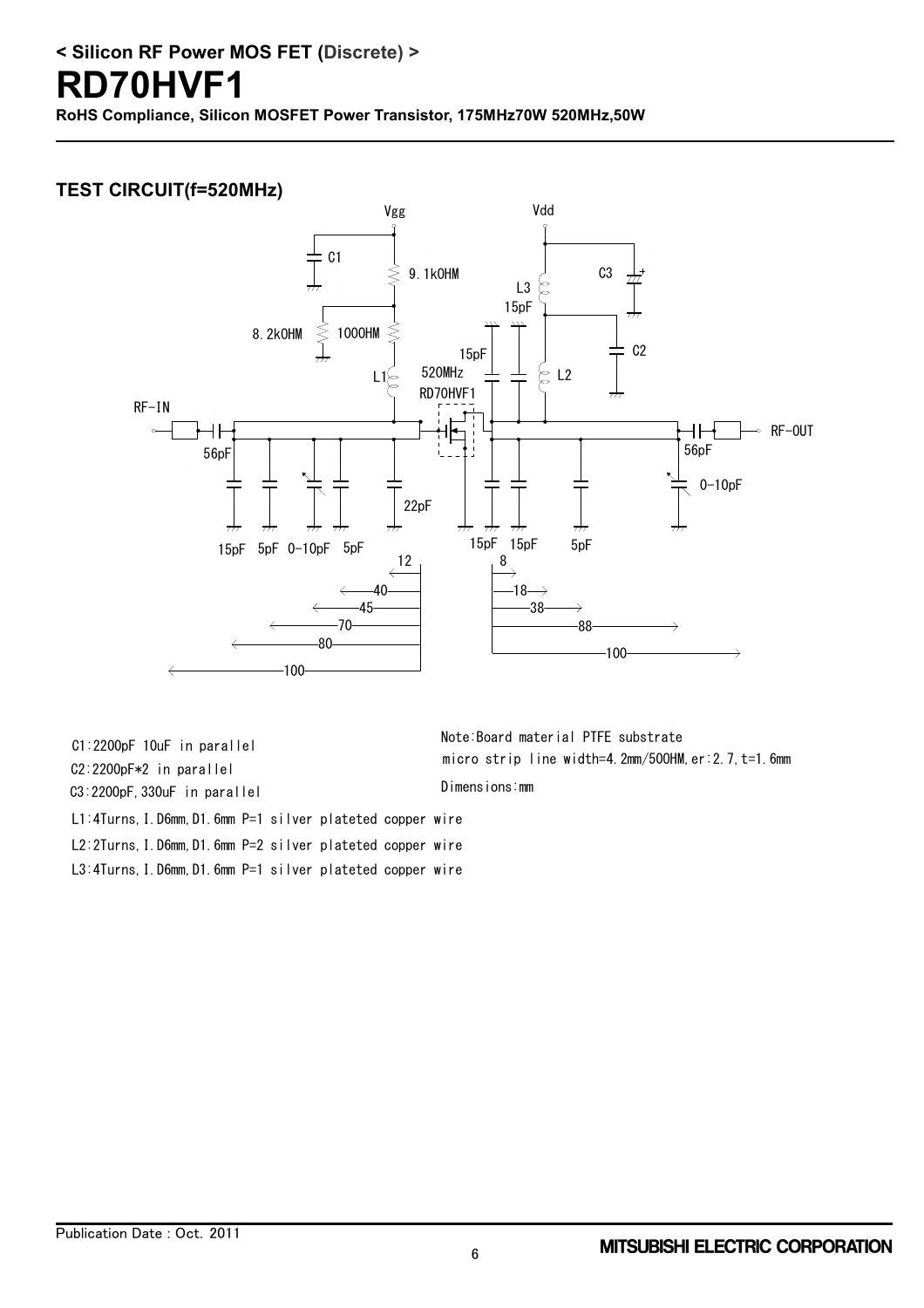# **RD70HVF1**

**RoHS Compliance, Silicon MOSFET Power Transistor, 175MHz70W 520MHz,50W**



|                |     | Zin.           | Zout           |                            |
|----------------|-----|----------------|----------------|----------------------------|
| (MHz)<br>(ohm) |     |                | (ohm)          | Conditions                 |
|                | 440 | $0.74 - j0.34$ | $0.71 - j0.18$ | Po=60W, Vdd=12.5V, Pin=10W |
|                | 520 | $1.04 + j0.63$ | $0.93 + j1.62$ | Po=55W, Vdd=12.5V, Pin=10W |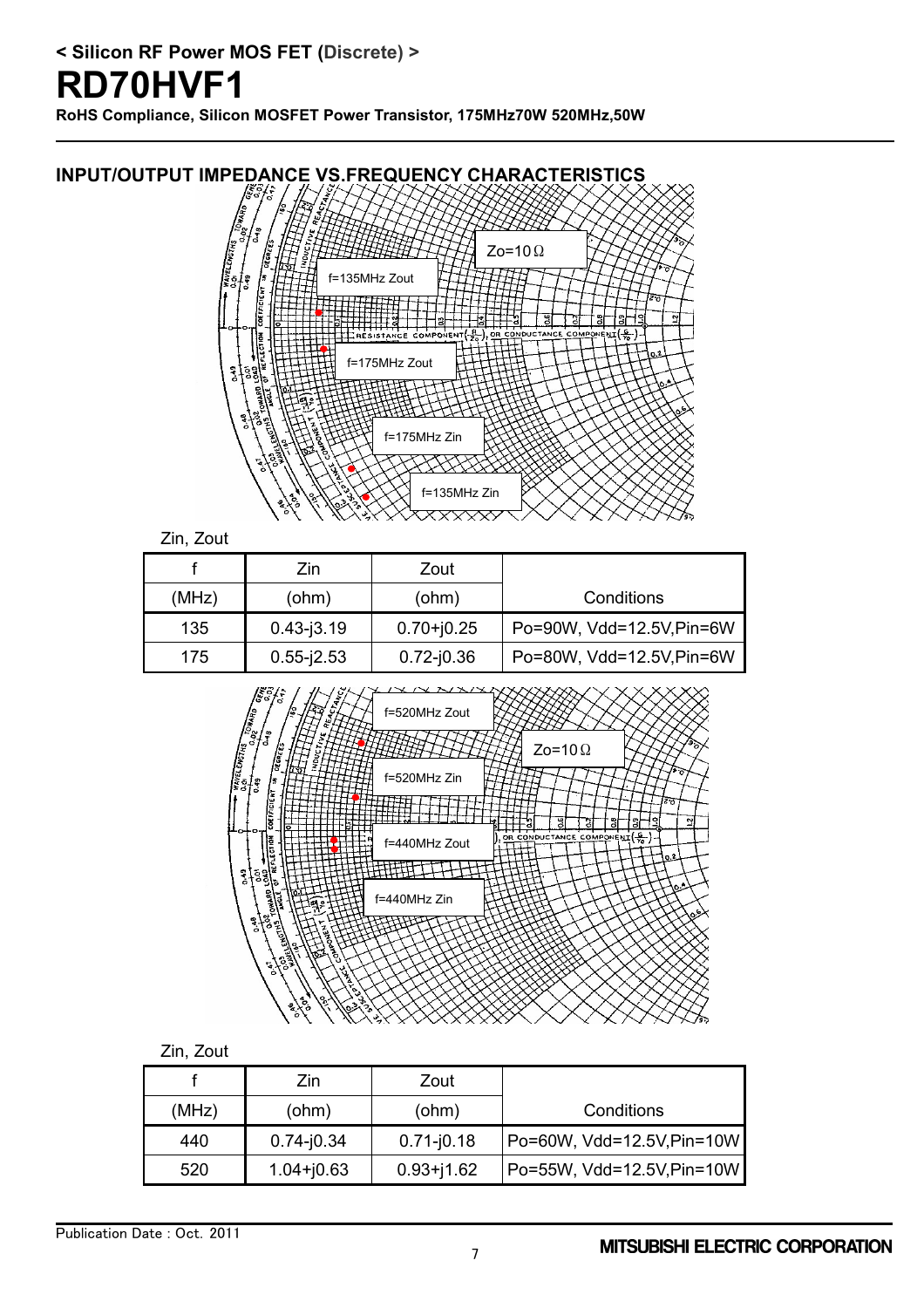| Freq. |       | $\overline{S}11$ |       | S <sub>21</sub> | S <sub>12</sub> |         |       | S22      |
|-------|-------|------------------|-------|-----------------|-----------------|---------|-------|----------|
| [MHz] | (mag) | (ang)            | (mag) | (ang)           | (mag)           | (ang)   | (mag) | (ang)    |
| 50    | 0.885 | $-174.0$         | 8.441 | 72.4            | 0.013           | $-16.2$ | 0.745 | $-170.3$ |
| 100   | 0.906 | $-176.8$         | 3.713 | 55.3            | 0.011           | $-30.9$ | 0.805 | $-170.5$ |
| 150   | 0.930 | $-179.0$         | 2.095 | 41.2            | 0.008           | $-39.5$ | 0.860 | $-173.3$ |
| 175   | 0.939 | 179.8            | 1.647 | 35.9            | 0.007           | -44.3   | 0.874 | $-174.6$ |
| 200   | 0.946 | 178.7            | 1.337 | 32.3            | 0.006           | $-46.6$ | 0.897 | $-175.6$ |
| 250   | 0.957 | 176.7            | 0.908 | 24.8            | 0.004           | $-46.5$ | 0.933 | $-178.1$ |
| 300   | 0.967 | 174.7            | 0.661 | 19.4            | 0.002           | $-40.8$ | 0.935 | 179.4    |
| 350   | 0.969 | 173.0            | 0.495 | 13.6            | 0.001           | $-23.4$ | 0.952 | 177.2    |
| 400   | 0.976 | 171.0            | 0.378 | 12.2            | 0.002           | 38.2    | 0.965 | 175.0    |
| 450   | 0.974 | 169.6            | 0.316 | 5.4             | 0.003           | 73.6    | 0.965 | 172.9    |
| 500   | 0.980 | 168.0            | 0.276 | 2.3             | 0.003           | 75.6    | 0.973 | 171.4    |
| 520   | 0.978 | 167.2            | 0.247 | 0.9             | 0.003           | 75.3    | 0.974 | 170.6    |
| 550   | 0.980 | 166.2            | 0.216 | $-0.2$          | 0.004           | 69.2    | 0.975 | 169.5    |
| 600   | 0.980 | 164.6            | 0.176 | $-1.5$          | 0.005           | 74.3    | 0.974 | 167.8    |
| 650   | 0.982 | 163.3            | 0.156 | $-1.4$          | 0.007           | 79.3    | 0.979 | 166.3    |
| 700   | 0.985 | 162.0            | 0.126 | $-3.3$          | 0.007           | 75.4    | 0.983 | 164.9    |
| 750   | 0.982 | 160.7            | 0.108 | $-2.0$          | 0.007           | 76.7    | 0.982 | 163.6    |
| 800   | 0.982 | 159.4            | 0.106 | $-1.1$          | 0.009           | 77.1    | 0.984 | 162.0    |
| 850   | 0.984 | 158.1            | 0.107 | $-9.0$          | 0.009           | 72.6    | 0.989 | 160.9    |
| 900   | 0.983 | 157.0            | 0.078 | $-13.4$         | 0.010           | 72.1    | 0.983 | 159.6    |
| 950   | 0.984 | 155.9            | 0.079 | -4.5            | 0.011           | 74.4    | 0.987 | 158.2    |
| 1000  | 0.985 | 154.6            | 0.067 | $-5.3$          | 0.011           | 72.7    | 0.993 | 157.3    |

#### RD70HVF1 S-PARAMETER DATA (@Vdd=12.5V, Id=500mA)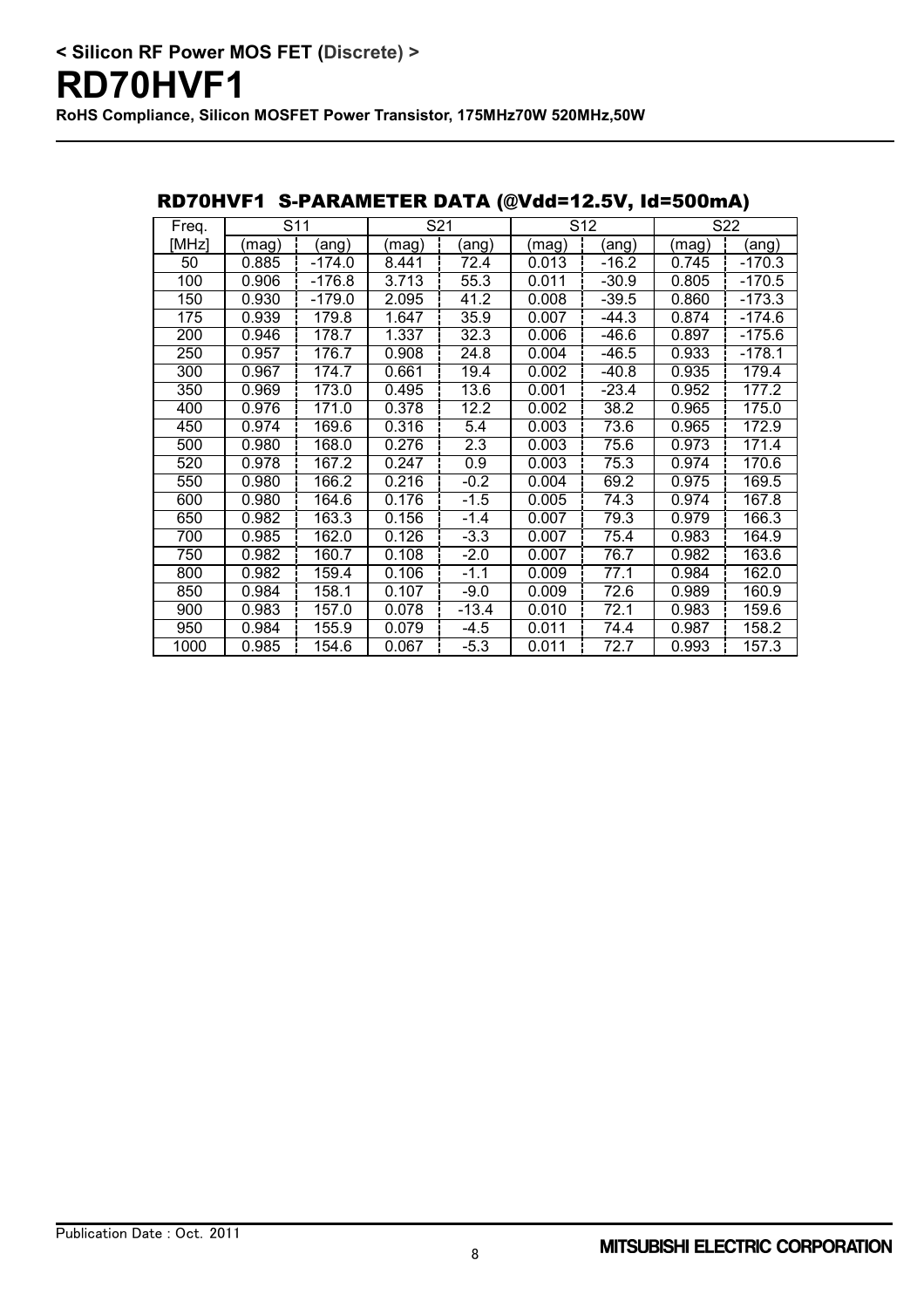## **RD70HVF1**

**RoHS Compliance, Silicon MOSFET Power Transistor, 175MHz70W 520MHz,50W**

#### **ATTENTION:**

- 1.High Temperature ; This product might have a heat generation while operation,Please take notice that have a possibility to receive a burn to touch the operating product directly or touch the product until cold after switch off. At the near the product,do not place the combustible material that have possibilities to arise the fire.
- 2.Generation of High Frequency Power ; This product generate a high frequency power. Please take notice that do not leakage the unnecessary electric wave and use this products without cause damage for human and property per normal operation.
- 3.Before use; Before use the product,Please design the equipment in consideration of the risk for human and electric wave obstacle for equipment.

#### **PRECAUTIONS FOR THE USE OF MITSUBISHI SILICON RF POWER DEVICES:**

- 1. The specifications of mention are not guarantee values in this data sheet. Please confirm additional details regarding operation of these products from the formal specification sheet. For copies of the formal specification sheets, please contact one of our sales offices.
- 2.RA series products (RF power amplifier modules) and RD series products (RF power transistors) are designed for consumer mobile communication terminals and were not specifically designed for use in other applications. In particular, while these products are highly reliable for their designed purpose, they are not manufactured under a quality assurance testing protocol that is sufficient to guarantee the level of reliability typically deemed necessary for critical communications elements and In the application, which is base station applications and fixed station applications that operate with long term continuous transmission and a higher on-off frequency during transmitting, please consider the derating, the redundancy system, appropriate setting of the maintain period and others as needed. For the reliability report which is described about predicted operating life time of Mitsubishi Silicon RF Products , please contact Mitsubishi Electric Corporation or an authorized Mitsubishi Semiconductor product distributor.
- 3. RD series products use MOSFET semiconductor technology. They are sensitive to ESD voltage therefore appropriate ESD precautions are required.
- 4. In the case of use in below than recommended frequency, there is possibility to occur that the device is deteriorated or destroyed due to the RF-swing exceed the breakdown voltage.
- 5. In order to maximize reliability of the equipment, it is better to keep the devices temperature low. It is recommended to utilize a sufficient sized heat-sink in conjunction with other cooling methods as needed (fan, etc.) to keep the channel temperature for RD series products lower than 120deg/C(in case of Tchmax=150deg/C) ,140deg/C(in case of Tchmax=175deg/C) under standard conditions.
- 6. Do not use the device at the exceeded the maximum rating condition. In case of plastic molded devices, the exceeded maximum rating condition may cause blowout, smoldering or catch fire of the molding resin due to extreme short current flow between the drain and the source of the device. These results causes in fire or injury.
- 7. For specific precautions regarding assembly of these products into the equipment, please refer to the supplementary items in the specification sheet.
- 8. Warranty for the product is void if the products protective cap (lid) is removed or if the product is modified in any way from it's original form.
- 9. For additional "Safety first" in your circuit design and notes regarding the materials, please refer the last page of this data sheet.
- 10. Please refer to the additional precautions in the formal specification sheet.